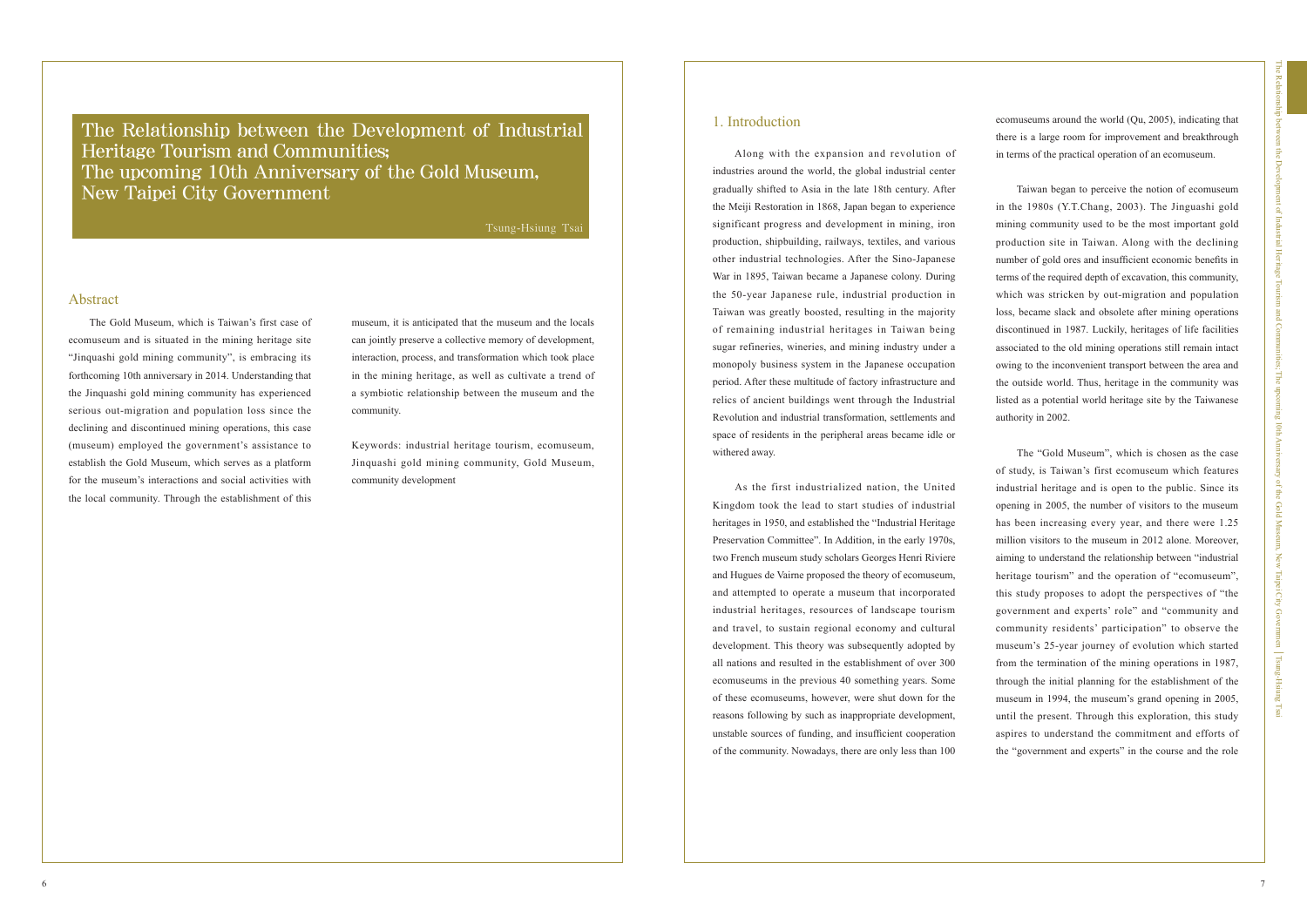that "the community and community residents" have played, and recommend possible improvement for the development of industrial heritage tourism in the future.

# 2. Research Method

 With the "Gold Museum" and where the museum is - the Jinquashi gold mining community, as the research subjects, this study aims to understand the sluggish mining heritage community and the museum's impact on the Jinquashi gold mining community environment's evolution before and after the museum was open to the public, as well as the government's role in the relationship between community residents and tourists. This study will mainly employ the following research methods:

## 1) Literature Review:

#### 2) Field Study:

In-depth interviews will be conducted to explore local residents' life, residents' thought about the museum, and the development of the tourism. Interviewees will include the neighbourhood magistrate and opinion leaders, the local community development association, cultural and historical work teams, officials of central and local governments, people's representatives, designers and architects involved in the preparation of the Gold Museum, staff at the Gold Museum, bed and breakfast (B&B) operators, food and beverage industry workers and local artists, in order to understand the interaction between local residents' life and the Gold Museum.

#### 3) Questionnaire Survey:

Adopting close-ended questionnaires (1,050 valid questionnaires per annum on average in 2004~2012) to investigate tourists' visiting experience, this survey will be primarily analyzing the "visiting behaviours" of tourists to the museum since the grand opening.

#### 2.1 Literature Review of Industrial Heritage

- (1) Collecting relevant studies of "industrial heritage" as well as research and examples of "ecomuseums" around the world in an attempt to understand the French, British, and American examples and conditions, and compare the relationship between each example and direction of arguments.
- (2) Analyzing historical data and literature, relevant government laws, museum publications, official website information, and news clippings which center on this study's research subject, to understand the rise and fall of the mining industry in the Jinquashi gold mining community in the past, the formation of the community, the historical development of residents' life, and to explicate the development of tourism in the Jinquashi mining heritage from the perspectives of evolutionary history and policy planning.

 The United Kingdom embarked on studies of industrial heritage in the 1950s, established The International Committee for the Conservation of Industrial Heritage (TICCIH) in 1973, and held the first international industrial heritage symposium in France in 1981, which instigated a series of industrial heritage preservation movements. The definition of industrial heritage was largely drew from the notion in the Nizhny Tagil Charter which was published by TICCIH in Nizhny Tagil city of Russia in 2003. By definition, industrial heritage refers to the constitution of industrial culture

legacy which has historical value, technical value, social significance, architectural value, or scientific value. Such cultural legacy includes buildings and machinery, workshops, mills, factories, mining sites, relevant processing or refining sites, stowage or warehouses, premises that generated, delivered, and supplied energy, transport, and basic infrastructure. In addition, other sites for social activities in relation to industrial production such as dwellings, sites for religious practices, or education provision are also classified as industrial heritage. Therefore, all architectures and constructed objects that were established for the purpose of industrial activities, the processes, methods, techniques, and tools in the course of industrial development, the background of a city or a town where the industrial activities took place and the resulting landscapes, as well as other various material (McKercher, Ho et al., 2005) and non-material carriers are all elements of equal importance in the buildup of industrial heritage (Yaw-Hsiang, 2008) .

 Reviewing previous studies on industrial heritage revealed that most industrial heritage was revived through the integration with tourism industry. Taking mining sites in Wales in the United Kingdom and Spain for instance, there were a dire need for the creation of new employment opportunity in response to the falling mining industry. Therefore, the four aspects for developing industrial heritage, namely social culture, transportation system, manufacturing process, and industrial products were proposed and industrial heritage tourism was developed in line with the four directions. In an attempt to analyze the idea of a systematic connection of tourism attraction sites in a big region to revive industrial heritage's tourism development opportunity and possible conflicts, this study proposes a conceptual framework to provide a direction

for the transition and the development of industrial heritage tourism, and to compare the differences, strength, and weaknesses of two regions. The main approach is to integrate the same sub-industries in both regions, plan and concatenate natural resources, and elaborate on an overall image of the communal industries, which is a more ideal theoretical analysis. However, there are relatively few discourses and discussions on the government and experts' roles for local community residents in the course of developing industrial heritage tourism or the revival and evolutionary processes of industrial heritage infrastructure due to a lack of practical examples for illustration and comparison.

 In addition, a growing number of American industrial cities have experienced depression as a result of industrial transformation. It was revealed in the study of Xie (2006) that despite a place's various advantages to develop industrial heritage tourism, factors such as different opinions of various (stakeholders), insufficient recognition and participation of local residents, and lack of powerful and creditable management organizations, all could lead to a fruitless plan similar to reviving the historical vehicle industrial city Toledo through a jeep museum, which is a plan that is still in the planning and preparation stage and has never been implemented.

#### 2.2 Ecomuseum Literature Review

 The phrase "ecomuseum" was coined by the museum study scholar Hugues deVarine-Bohan in 1971, and the first self-acclaimed "ecomuseum" - the Museum of Man and Industry (Le Creusot-Montceau-les-Mines), was established in 1975. This type of museum emphasizes on a collective representation of environmental fields and local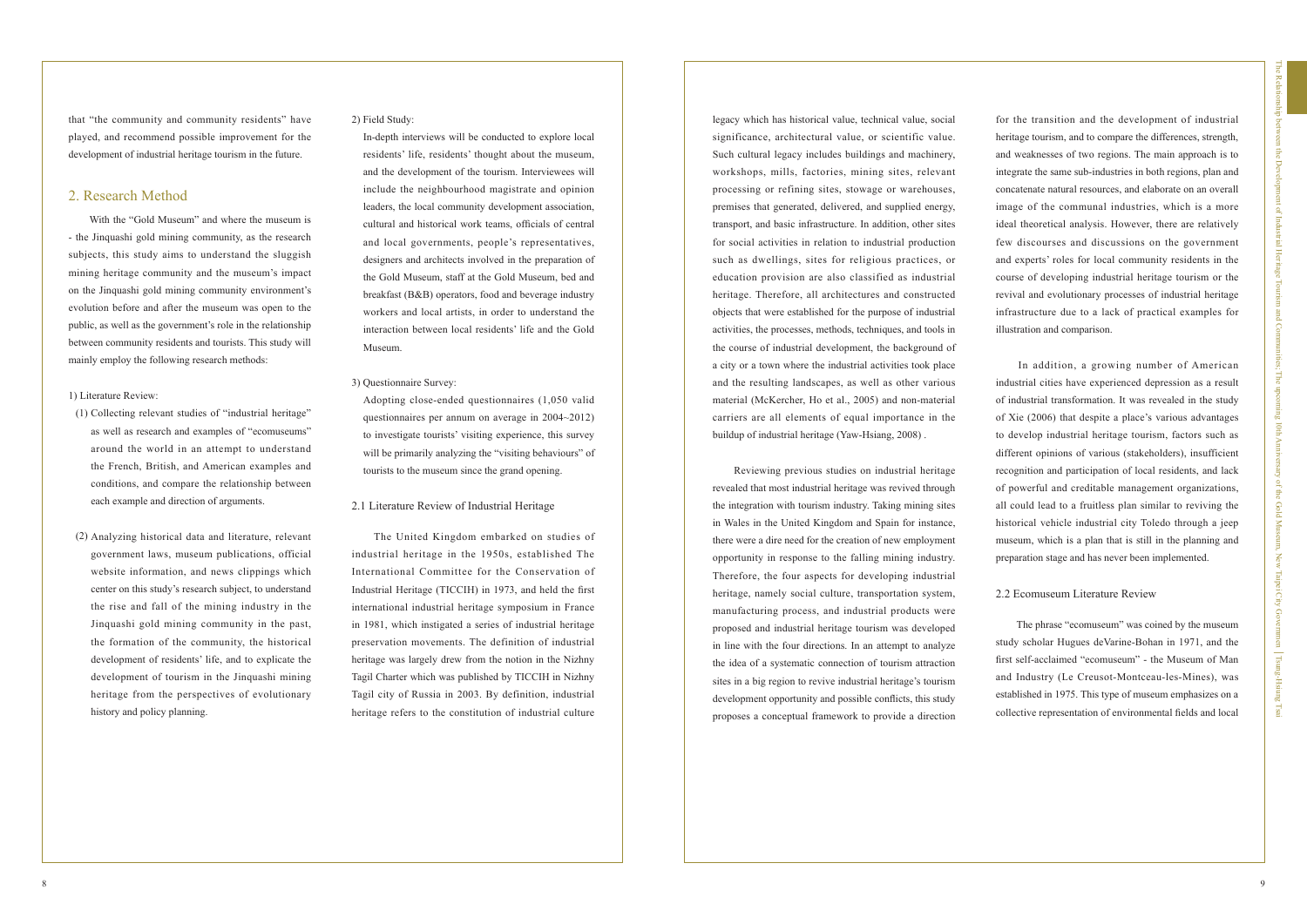residents' life (Kimeev, 2008), and presents an opportunity to revive the mechanism of industrial heritage through operation and management of museum institutions. An exemplary case includes the two towns Le Creusot and Montceau-les-Mines. Each of these towns had a land size of approximately 500 square kilometers. The half side of both towns was industrial area while the other half side was a country village. There was a population of 150,000 residents in each town, most residents are low-income labors or peasants. During the time between the end of the 18th century and the end of World War II, Le Creusot was an industrial city that manufactured munitions and trains where Montceau-les-Mines was a coal-producing town. The two villages were approximately 20 kilometers away from each other and interdependent due to the munitions and transport industries. Owing to the decline of the old industries and therefore a dire need for new job opportunities, a "living museum" which incorporated the 18th century munitions family Schneider's castle as the headquarter museum, the five satellite pavilions including Canal Museum (The Maison du Canal du Centre at Ecuisses), Mime Museum (The Coalmine at Blancy), Mining School Museum (Maison d' Ecole at Montceau-les-Minesm), the Monastery (The Medieval prior at Perrecy-les-Forges), Miners' Dwellings (The Combe des Mineurs at Le Creusot), and various regional network routes which integrated liner routes of visiting concatenated by the peripheral natural landscapes of each pavilion and local residents' plans of actions. The 10 years from 1975 to 1985 were the golden years of this exemplary case as it was the embodiment of a new concept of museum and a new mode of operation. Its spirit also made an impact on the entire world and resulted in the establishment of museums with similar ideas in each country. Adhering to the aforesaid philosophy, many

museums have experienced significant changes in terms of modes and philosophy of operation. Such changes were reflected on the transformation from a traditional pyramid organizational structure to a horizontal organizational structure, and use of a large number of community and external professional human resources. These museums chiefly consist of the three following committees, which jointly constitute its core operation:

(1) Users' Committee:

a committee which is formed by various professional disciplines in the society, culturally disadvantaged groups, and community culture and history groups, to be responsible for activities planning and performance appraisal.

#### (2) Scientific and Technical Committee:

a committee which is formed by permanent museum staff, lecturers, volunteers, scholars, and experts to be responsible for tasks such as research, maintenance, and exhibitions.

#### (3) Management Committee:

a committee which is formed by local government authorities that provided funds, companies, enterprises, or representatives of other sponsoring groups, to be in charge of financial affairs and overseeing administration.

 With a considerable degree of innovative and experimental value, the French museum can be an example for professionals in relevant fields around the world to observe, discuss, and offer a new trend of ideas (Y.T. Chang, 2003). However, as the aforementioned horizontal structure committees are formed by members of heterogeneous backgrounds and groups, the characteristics of committee members are not homogeneous enough, the turnover of committee members is high, and members are unable to work as a whole due to constant conflicting opinions. Besides, the juxtaposition of exhibiting experts' designs and vigorously encouraging participation from local residents, which makes museum's exhibitions fail to meet stringent academic requirements. In terms of collaboration of experts and the community, the recurring issue of co-competition is also awaiting to be solved.

 The Ironbridge Gorge Museum in the United Kingdom also has a similar spirit, yet the terms "open air museum" and "neighborhood museum" are more frequently used than "ecomuseum". Taking the Ironbridge Gorge Museum as an example, it is a "museum of fragmented nature that sought to tell a holistic story". Peter David, an English scholar and the author of "Ecomuseums: A Sense of Place" suggested that in addition to serving the community, a more important function of a museum is to attract foreign visitors to generate sufficient revenues and guarantee perpetual existence. On the other hand, Conybeare proposed that why terms such as "neighborhood museum" and "landscape museum" were created in the United Kingdom to avoid using the term "ecomuseum", which was created by French people, is because museums in the United Kingdom embrace the idea of lifting museum's visitors from a regional level to an international level, and strive to attract a large number of tourists and private investment for perpetual operation. Therefore, the entity of a museum is a "national trust", which is on a nationwide level. In addition to maintaining and preserving cultural assets and cultural landscape, a museum should endeavor to be open to the external world, at nationwide and international

level. However, when the term ecomuseum was coined in France, it primarily centered on the regional area and was relatively more focused on providing services to communities and encouraging residents to perceive a region as a cultural unit. Although the name, recognized scale, structure, interpretation, and perception of the term "ecomuseum" differ from nation to nation, ecomuseums around the world share the same spirit of decentralization and being against a "top-down" approach of planning an exhibition. The idea of ecomuseum is to place core values on the original contexts of a village and provide concrete evidences for cultural characteristics and residents' ways of life in a region (Y.T.Chang, 2003).

## 2.3 Literature Review Summary

 Based on the above literature review, it is commonly believed that mining heritage, despite being an important tourism resource, would be eventually depleted due to improper management and consumption (Peil, 2005). Besides, a plan without the recognition of local residents could only stay at a conceptual level and can never be implemented. Therefore, revitalization of industrial heritage should be underpinned by cultural objectives in addition to economic purposes for the perpetual operation of the heritage (Lowenthal, 1998). In addition to relying on the rapid transformation and development of tourism for survival, there should be a vision to upgrade a heritage site to a world heritage site (WHS). More attention should be given to local residents' attitude toward life and residents' core values of preserving the holistic environment and collective values. A comprehensive management mechanism and plan is also essential on top of a plan of preservation (Jimura, 2011). Moreover, despite an attempt to provide a new development and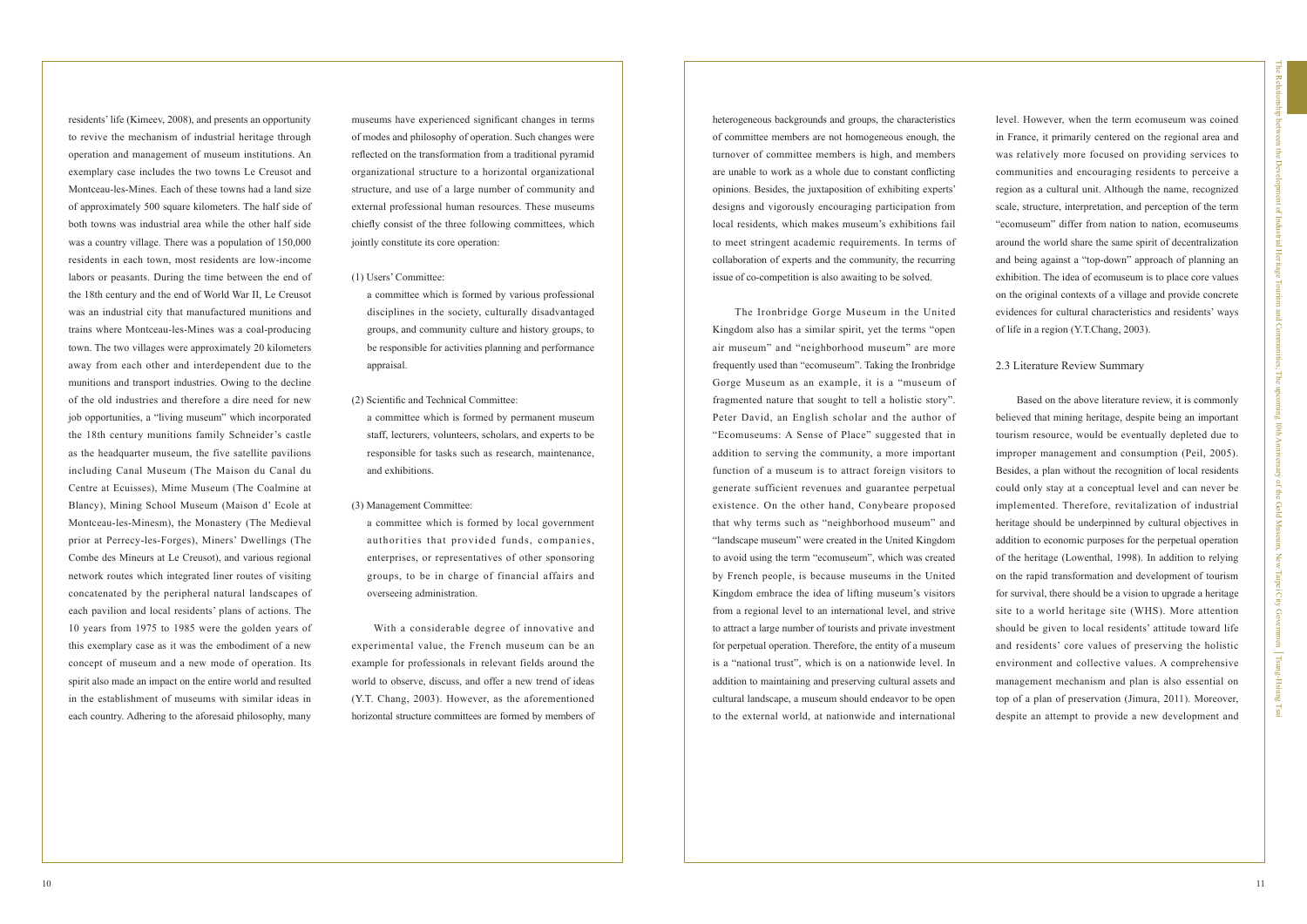The Jinquashi community came into existence in 1890 when alluvial gold was discovered in Keelung River. Changes that the community had experienced in the nearly 100 years from 1890 to the discontinued gold mining operations in 1987 presents a specific miniature of Taiwan's century-long gold mining history. The evolution of the community mainly consists of the five phases:

## 3.1 The Qing Dynasty Period (1890-1895)

 In early years, the Qing government had the idea that mining operations would result in a bad feng shui and brings unfavorable consequences to the authorities. Therefore, mining exploration and technology development were restricted. In 1890, the Taiwan inspector-general of province Liu Mingchuan accidently discovered gold sand while measuring and planning the

management mechanism through the ecomuseum theory in the 1970s, different nations encountered different problems when the theory was put into practice.

 Choosing a museum that utilizes the notion of "ecomuseum" to develop tourism in Taiwan's most important industrial heritage, this study would especially focus on the influence of "participation from the community and residents" on the project in addition to probing into the establishment and development process of this case from the perspective of "the role of the government and experts".

3. The History and Current Status of the Jinquashi Mining Heritage; The Historical and Geographic Background of the Establishment of the Gold Museum

Taijin Company) in 1955. To enhance metal processing capacity, the Taiwan Metal Mining Corporation borrowed money from banks to build the Li-Le Copper Smelter near Shuinandong. Taiwan Metal Mining Corporation, however, announced to close down in 1987 and sold relevant plants and land to the Taiwan Power Company due to its failure of making loan repayments as a result of the continuously dropping international copper price. Thereafter, the Taiwan Sugar Corporation took over the bank loans and subsequent management, ending the century-long gold mining history in the Jinquashi gold mining community.

prosperous scene in the settlement back then (W.F. Chen, 1972). Therefore, a large number of mining infrastructure, dwellings of Japanese cadres, hospitals, police stations, and small schools were built at this time, and there was also a gradual expansion of Taiwanese labors dwellings which were built in line with the mountain topography. The current core zone in the Gold Museum consists of factories near exits of the Tunnel No.5 and the hinterland of the dwelling complex of main Japanese cadres in the Japanese Colonial Period. In terms of the layers of planning, the area primarily consists of the three zones:

#### (1) Core Zone:

consisting of tunnel exits in the mining sites, factories, dwellings of Japanese cadres.

#### (2) Settlement Development Zone:

largely consisting of the scattered living, dwelling, and shopping areas of Taiwanese mineworkers and civilians in the Japanese Colonial Period, as well as the area of the current community.

## (3) Resources Integration Zone:

integrating views, natural landscapes, ridges, topography, and areas of routes of relevant mining transportation.

 After Japan's defeat in World War II in 1945, the National Government of the Republic of China (the Taiwan Nationalist Government) took over the management of plant facilities near Jinquashi, and the "Preparatory Office of the Taiwan Gold and Copper Bureau" was established in 1946, which then was renamed as "Taiwan Metal Mining Corporation"(abbreviated as the

3.3 The Post-War National Government of the Republic of China Period (1945~1987)

 After the terminated mining operations in 1987, Australian and German mining experts assessed that the surrounding area of Jinquashi still contained considerable ore reserves, and did not rule out the possibility of resume mining operations when new mining methods and technologies come to existence in the future. Therefore, the land nearby has always remained an industrial land designated for mining purpose. Although the Taiwan Sugar Corporation and the Taiwan Power Company used to have other ideas of land development and utilization during the period of their management, they have eventually given up those ideas due to the land control restriction and difficulty in removing community residents' belongings on the land. As residents, who were only entitled to the surface rights of the land and couldn't foresee any regional development in the future, were unwilling to invest in renovating their premises. The community largely remained its original architectural style, which was slowly decaying and withering away.

construction of an iron bridge, which triggered a gold rush along the banks of Keelung River (Pei-chun, 2011). While civilians gradually became frenzied about gold panning, the congregated population caused poor agricultural harvests, and therefore the establishment of the Bureau of Gold Sand in 1892. After the Qing Empire's defeat in the first Sino-Japanese War in 1895, the Qing government signed the Treaty of Shimonoseki, gave away the Taiwan Island to Japan, and stopped its involvement in gold mining operations in Taiwan.

# 3.4 The Period between Ceased Mining Operations and the Establishment of the Gold Museum (1987~2002)

#### 3.2 The Japanese Colonial Period (1895~1945)

 After Taiwan became a Japanese colony in 1895, mining operations started to go through the process of industrialization, and mining production has reached the peak during this period. Ropeways were used to transport ore stones to a field near the coastal Shuinandong ( 水 湳 洞 ) for processing. Therefore, the complete settlement of mining industry should include the Jinquashi gold mining community, which was in the peripheral area of tunnel exits of ore veins, and the surrounding area of Shuinandong, where ore stones were smelted. As the surrounding area of the Shuinandong smelter was declared as a "contaminated soil control site" in accordance with environmental protection regulations in Taiwan, and it is therefore not open to the public, the area has not been included in the Gold Museum's plan. In the Japanese Colonial Period, local Taiwanese were either employed as mineworkers or labors and were controlled by Japanese in terms of technology and operation. For example, in 1939 when gold production reached the climax, there were a total of 9,448 workers in a Japanese mining company, which included 747 workers of Japanese nationality, 6,929 workers of Taiwanese nationality, and 2,443 workers of Chinese nationality (including workers recruited from Wenzhou, Fuzhou, and other areas). It is not hard to imagine a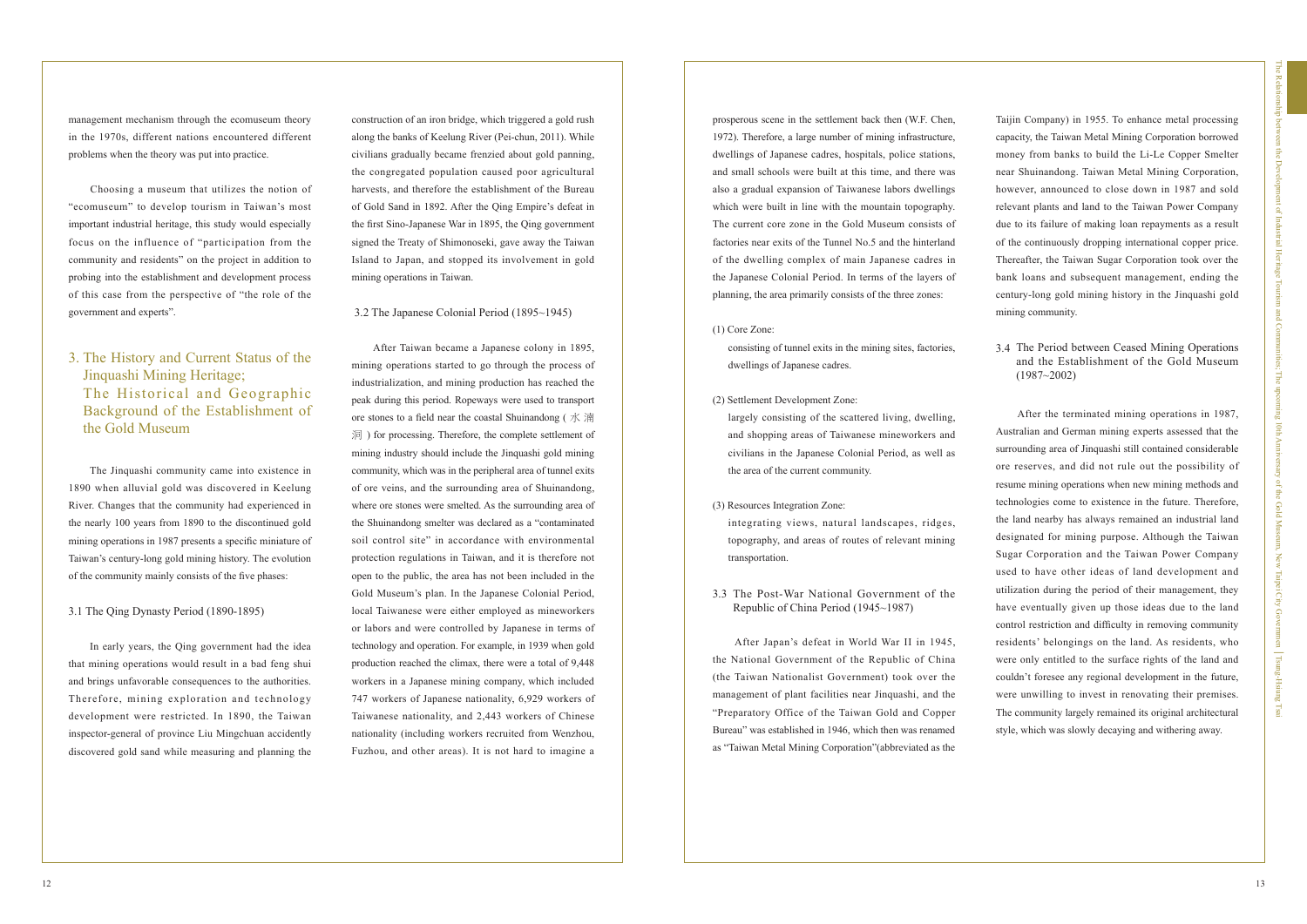In 1989, the Taiwanese director Hou Hsiao-Hsien used the areas near the Jinquashi Mine as the primary film scene of the film" A City of Sadness" that reflected the controversial "228 Incident" in Taiwan. The film won the Golden Lion Award for the Best Film at the Venice Film Festival in Italy, and became the first Taiwanese film to win a top award at an international film festival. Thereafter, a craze of a series of movie, TV drama, and commercial shots took place in the natural landscape of the Jinquashi gold mining community. In particular, the 1992 film "Hill of the Return" depicted Taiwanese people's life in the Japanese occupation period, triggered film watchers' emotional resonance by using local mineworkers' life stories as the theme of the movie, and created a vogue of mining tourism by followers of film locations.

 Therefore, mining authorities and small and medium-sized enterprises started providing guidance of industrial transformation to residents, promoting community-style counseling programs of mining tourism, sharing local stories in class, and concatenating resources through regular meetings. During this period, the primary appeal of community residents was to acquire land ownership in order to operate small-scale B&B, to rescue the downhill community's economy after mining operations discontinued. Community residents understood that Taiwan had no relevant mining technologies at that point, and the community would eventually wither away if there were neither mining activities nor integrating tourism industry into the local economy. Therefore, residents actively went around advocating preservation of the decaying mining industry's facilities, machinery, and plants, in order to seek for small-scale community tourism economy for livelihood. After many years of preparation for small-scale tourism economy and B&B

that may transform the community, in 1995 the local government commissioned "scholars and experts" to embark on planning the alternation of architecture next to exits of tunnels in the mining sites, and preparing the establishment of the Museum of Metallic Minerals after regional cultural workers and the neighborhood magistrate went around progressively advocating the setup of dedicated agencies to preserve facilities in the mining heritage. The preparation of the Museum of Metallic Minerals in turn became an important foundation for the planning of the Gold Museum.

 Based on the above plan, in 2002 the Taipei County Government (which subsequently upgraded to the municipality New Taipei City Government in 2011) decided to employ the concept of "ecomuseum" to establish a mining heritage museum after conducting several onsite investigations, discussions, and evaluations with local residents and professional teams. The museum would assume the name "Gold Museum, New Taipei City Government", and a "Letter of Intent of Tripartite Cooperation and Development in the Gold Museum" was signed with the two land owners - the Taiwan Sugar Corporation and the Taiwan Power Company, in an attempt to transform the local economy to the mining culture tourism and break the long-term restriction on the use of land for mining purposes.

 In consideration of sources of funding and perpetual operation, the local government set up a "museum setup planning and preparatory group" in the preparatory phase and decided to adopt a concept proposed by the English scholar Conybeare in 1996: after the government's initial

investment in constructing the pavilions in the core zone, the concept of perpetual operation can only be fulfilled when the museum can attract a huge number of tourists and external investment in the medium and long term. In light of this, the development of architectures in the Gold Museum's core zone would be divided into the two phases:

> The configuration of this museum is a continuation of the results of a previous plan for the "Metallic Minerals Museum". The Phase I architectural configuration and design ideas for the core zone are as follows:

Phase 1: Funds for construction primarily came from government investment, and the construction mainly focused on basic administration, education, and exhibition facilities. The area was completed and opened to the public in 2005. It mainly consists of one principal pavilion and six satellite pavilions:

## 3.5 The Planning and Renovation Period of the Gold Museum (2002-2005)

 The principal pavilion "Gold Building and Benshan Tunnel No.5 " exhibits the most important treasure in this museum, which is a 220.33KG gold brick consisting of 99.99 % pure gold. The gold brick was made through a special vacuum casting technique and was the largest gold brick in the world when the museum was established (currently, it is the second largest gold brick in the world). In addition to the gold brick exhibition, the principal pavilion consists of real tunnels that link pits of gold ore and an area for tourists to experience gold panning. Besides, the six satellite pavilions "Visitor Center", Four Connected Buildings", "Environment Pavilion", "Jinguashi Crown Prince Chalet", "Gold Refinery Building", and "Jinguashi and Shuinandong Special Exhibition Room " respectively provide consultancy services, geological, historical, ecological, and educational functions, local residents' life styles

- Phase 2: In the surrounding hinterland of abovementioned pavilions, the Build- Operate-Transfer (BOT) method under the Private Participation in Infrastructure Projects (PPIP) scheme was adopted to construct ancillary facilities such as restaurants, hotels, art workshops, transport, and recreational facilities. The original plan was to commence to invite private investment in 2007, the construction was scheduled to last for two years and the museum was scheduled to operate for 20 years.
- 3.5.1 The Initial Idea of the Holistic Architectural Configuration

- (1) Using the gold mining tunnel (the Tunnel No.5) as the center to create a center that resembles a city piazza.
- (2) Using transparent glass curtain walls to define the exterior public space, the museum complex, and an area for museum visitors to experience tunnels. With regard to the tunnels experience area, attempts would be made to restore the original mining scenes.
- (3) The concept of "repair" would be emphasized with regard to restoring the appearance of other architecture complexes. The goal was to represent the exterior appearance of architectures in the Japanese colonial period, as well as to meet the standard of interior facilities in a modern museum.

and scenes, metal crafts, and relevant derivative art, cultural and creative products.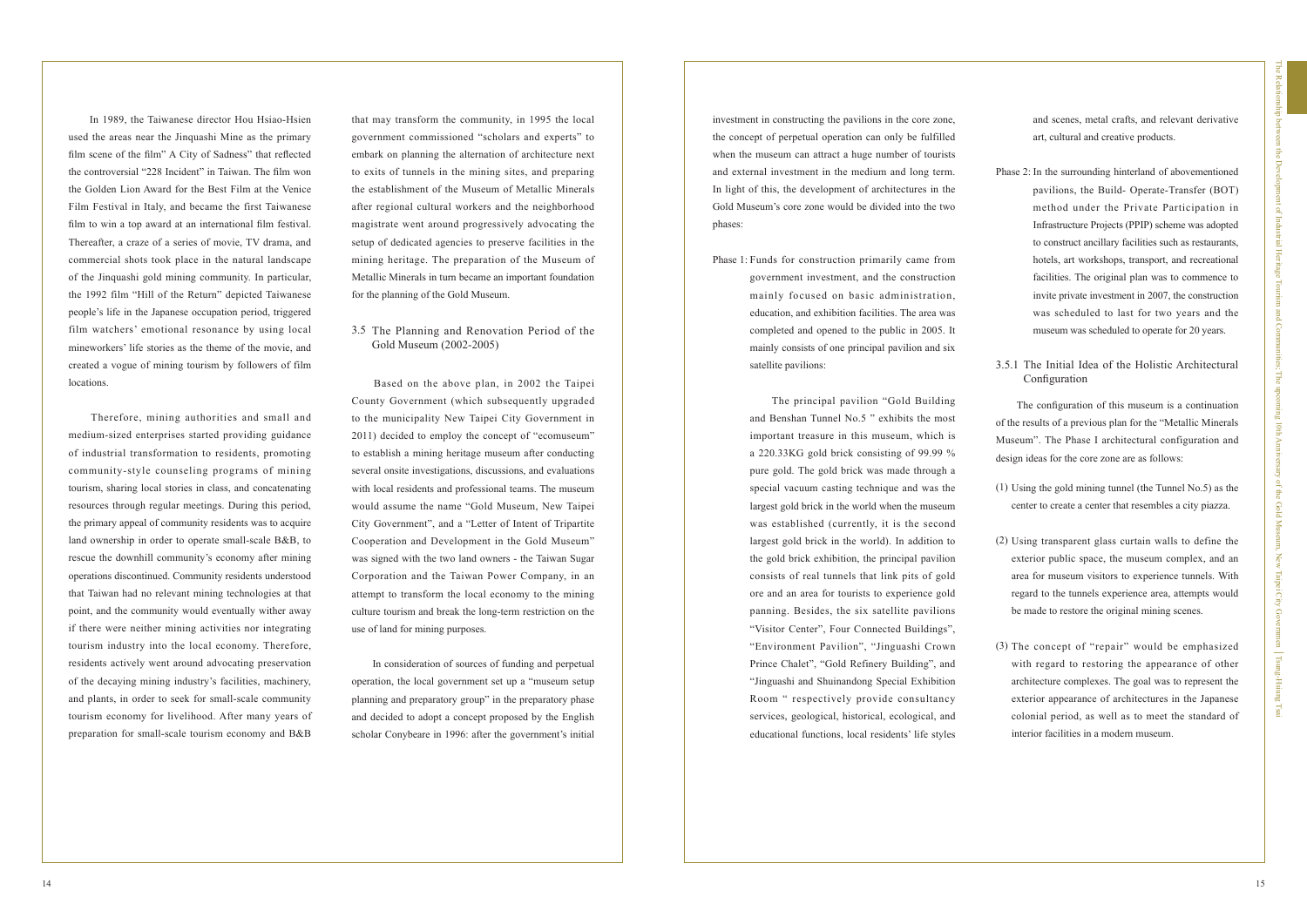After the museum was open to the public, it was revealed that construction of physical facilities and training and cultivation of museum staff received particular emphasis in the initial phase of preparation owing to factors such as the annual plan of government funds and efficiency of implementation, which made the preparatory process of the museum, which was born out of the concept of "ecomuseum", were not much different from the preparatory process of a general or traditional museum. Besides, the interaction between the museum and community residents was very limited, and there was a tense and conflicting relationship between the museum and residents in the early stage of the museum. The main reasons are as follows:

### 3.5.2 The Initial Construction and Interaction with Community Residents

 After main facilities such as education and exhibition facilities in the Phase I were completed and open to the public in 2005, the museum actively commenced the Phase II construction - "the Plan of Private Participation through BOT in the Phase II Construction and Operation", which aimed to provide ancillary facilities required for the holistic tourism. The project further expanded the range of enterprise recruitment to include 132 Japanese-dwellingstyle hotels, three specialty restaurants, and one specialty shop (with an operating period of 20 years). However, there were a total of three unsuccessful openings of tenders in 2008, and the following reasons were revealed after review: (1) an unpromising overall market and skyrocketing costs for construction; (2) the land was an industrial land for the use of mining industry, which increased the uncertainty of investment; (3) the inconvenient transportation increased the risk of investment; (4) the scattered distribution of travellers' lodges increased operating costs; and (5) insufficient recognition of local residents, which increased risk of investment.

- (1) Heavy traffic and loud noise resulting from intensive construction in the initial stage of museum construction, and insufficient communication between the museum and residents.
- (2) The core zone in the Phase I of the construction: the museum started to collect admission fees and control traffic in some regions in 2005, which changed residents' routes of movements of daily life.
- (3) The core zone in the Phase II of the construction: Community residents believed that establishments such as B&B, food and beverage providers, and retailers developed under the PPIP scheme would compete with local B&B, food, and beverage businesses and affect residents' livelihood.

(4) When the museum was first open to the public, the

- 3.6 The Gold Museum's Several Important Changes in Operation Modes and the Resulting Impact in 2005-2012
- 3.6.1 The Failure of the BOT Plan under the PPIP Scheme for the Core Zone in the Phase II and the Resulting Transformation

 Therefore, the initial plan was that land for the Phase II development would be included in the museum's area of self-management. With regard to the stagnant

developing area in the Phase I, the museum would selfoperate and manage art workshops, DIY shops, and allow local residents with small capital to run small-scale shops such as food and beverage-related businesses, cultural and innovative shops through the Operate-Transfer (OT) method. In this way, these shops could fill the gap of ancillary facilities which were essential for tourism. In addition, the previous Japanese dwellings or hotels would be transformed to be the 7th satellite pavilion: the duplexes would be on-site artists' space for creation, and international artists could be invited to live in the duplexes to create artworks and to have interaction with tourists. In this way, running B&B in the duplexes and competing existing B&B in the community could be avoided.

 In 2008, admission fees of all museums in the New Taipei City were waived in response to the local governments' upgrade to a quasi –municipality (the Taipei County was scheduled to be become the New Taipei City in 2011). Due to such change in the operating direction, the museum, which no longer needed to control the routes of movement in the core zone, restored community residents' routes of movement in their life and allowed adjacent residential premises to become retail shops, resulting in a gradually blurring line between the museum and the community, as well as the community architectures' gradual integration into the museum complex.

 Due to the changes hereof, the museum began to focus on handling the interface with the community, tidying up pavements, signs, information boards in the

## 3.6.2 Policy of No Admission Charges and Changes in the Attitude of Residents

community, and improving furniture on the streets. Along with the completion of the Phase I construction in the core zone and the terminated PPIP scheme in the Phase II, museum staff could concentrate and devote themselves to community management, theme-based exhibitions, integrated marketing communications which incorporate events, theme-based exhibitions that incorporate existing spiritual cultural festivals and events such as Matsu Pilgrimage, Guan-Gong's Birthday Celebration (Guan-Gong's Festival), and Green Grass Celebration, having books of B&B and tourist destinations published, and collaboration with community residents to produce microfilms. Therefore, a holistic marketing program can be implemented on the museum and the mining community where it is situated, and the community has gradually come to provide the necessary commercial facilities for the museum to operate properly.

 The relationship between the museum and the community is steadily improving. Consequently, the museum's core zone gradually expanded to the community and village's developed area, and tourists began to wander in the village alleys, which, in spite of its interference with residents' privacy, evoked community residents and non-local entrepreneurs' imagination about possible methods to revitalize the community, and increased their willingness to invest through the smallscale tourism economy.

 With regard to improvement in physical facilities in the initial stage of museum preparation, relevant physical facilities in the core zone were restructured with

# 3.6.3 How the Architectural Patterns in the Museum's Core Zone Changed the Environment of the Community

influx of tourists on holidays caused congested traffic even outside the region. A large number of tourists also brought along heavy traffic and garbage pollution and created troubles for the community.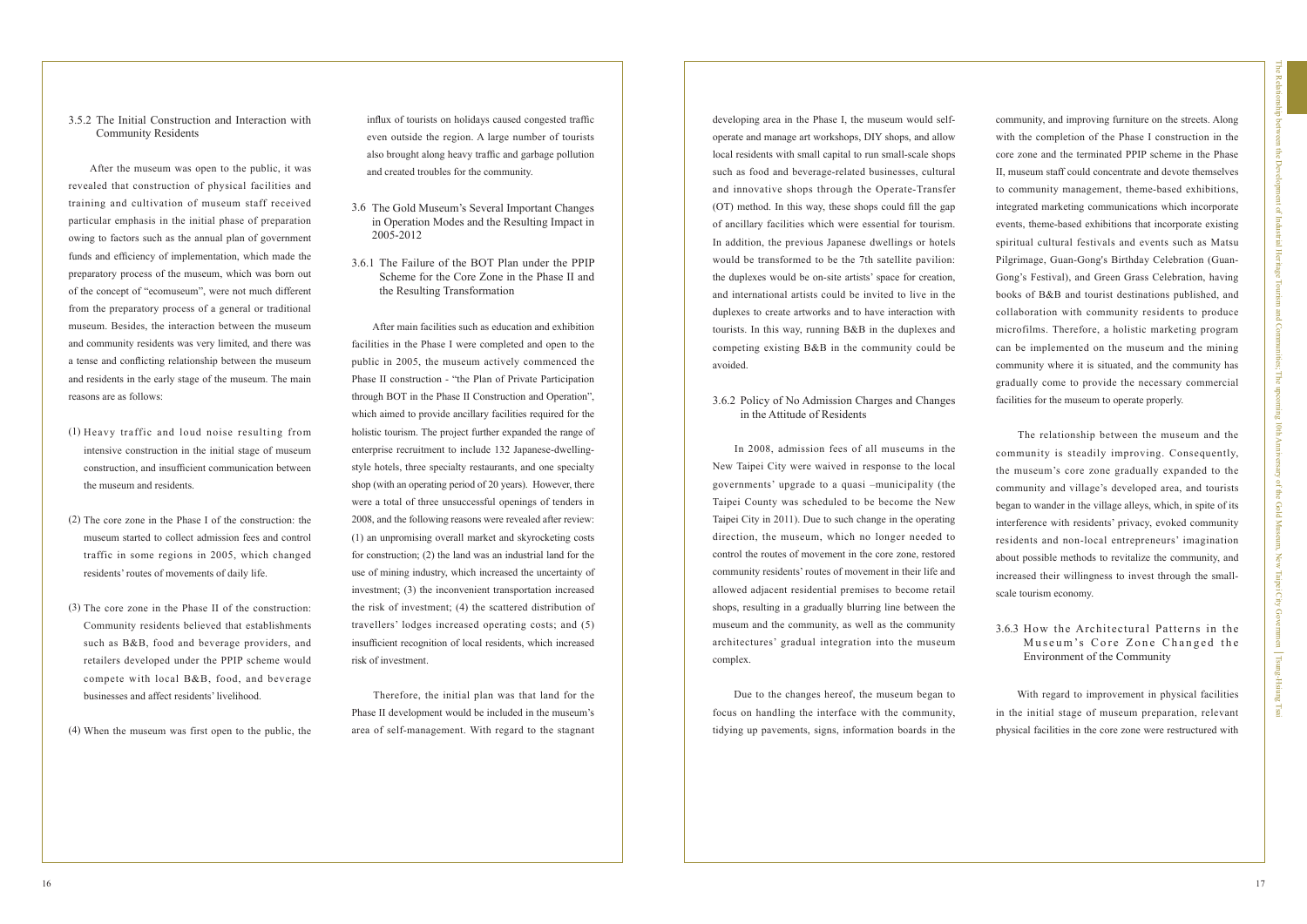reference to the prosperous age in the community when gold production was at its peak in the Japanese Colonial Period. As the opening of the museum was followed by a great influx of tourists, the unused space in the community hence played the role of providing relevant ancillary facilities that the museum needed. From 2005 onwards, community residents started to run eateries, snack stands, tea houses, unique B&B, and retail shops. After the failed PPIP scheme in the museum's Phase II construction in 2008 and the waiver of museum admission charges, the number of tourists experienced a steep increase. Accordingly residents began to invest in constructing unused space in the settlement and embarked on relevant interior renovation and decoration. Vocabulary used on the exterior of architectures also emulated vocabulary of the museum complex, in the hope to be included in the museum architecture complex.

 In response to an increased number of tourists in the period 2008- 2012, residents became more involved in renovation and beautification. The originally idle and decaying premises in the community began to receive intention to lease from entrepreneurs from outside the community. After purchasing the surface rights, these entrepreneurs went on to have these premises renovated. However, as land in this area was categorized as construction-restricted land for the use of "mining purpose" and was subject to rules of land control in this area, community residents mostly took the "silkworm nibbling" approach in renovation and imitated the pitched roofs of historical Japanese architecture (in consideration of costs, light steel frame and black tile pitched roof or roofs coated with asphalt felts were mostly used). During construction, large-scale developments and materials such as RC, glasses, modern construction materials were avoided in order not to construct mismatched buildings that would receive complaints from residents or tourists, or be ordered by the local government to demolish due the abrupt building's disturbance to the harmony of the overall landscape. Hence, the museum complex and the community have always kept black tiled roofs, small-scale transformation, and RC wood replicas. Tourists' perception of the boundary of the museum gradually became blurred. As the museum has gradually incorporated the community's areas of development into its domain, vocabulary and styles of architectures in the community gradually imitated architectures in the museum's core zone in terms of renovation and beautification, in order to attract tourists to shuttle in and out the community inadvertently and benefit the community economy.

 In 2005 when the museum was newly open to the public, the museum wished to provide guidance and assistance to local residents for industrial transformation other than running B&B through a community development movement and the introduction of metal craft techniques, which is a form of cultural and creative industries, to the local residents as an attempt to buffer the impact of the PPIP scheme in the Phase II construction on local B&B and retailers. Therefore, the museum organized metal craft classes from 2005 to 2010 for a consecutive period of five years, arranged classrooms for the exclusive use of metal crafts, cultivated community talents of metal craftsmanship, and organized a biennial national-wide metal craftsmanship contest from 2007 onwards, hoping to progressively lead the community to a distinctive metal craft settlement.

 Observing the social context of the development, one can notice that as the Jinquashi community was the origin place of ores, community residents, who are largely mining technicians or in the working class, have neither experience in gold jewelry ornamentation nor in metal crafts, which are necessary for cultural and innovation industries or aesthetics. In the community's century-long history, there was neither trace of any metal craft development nor any goldsmith shops. Along with a continuous price increase of precious metals in the world, the lack of relevant industries in the museum's surrounding community, and a rudimentary academic environment, talents that were nurtured in the initially phase have moved to urban areas for further study or development. The soaring material costs also forced many people to stop halfway. As a result, the metal craft industry has not materialized in the Jinquashi community, and the museum's relevant metal craft promotion courses were temporarily put on hold since 2011 due to a shrinking annual operating budget.

## 3.6.4 The Museum's Change of Direction in Promoting the Metal Craft Industry

 Nevertheless, with respect to the museum's promotion of metal crafts, the original idea was to foster the policy direction of implanting new industries into the local area, and gradually transform the community into a competition platform that facilitates the promotion and integration of metal crafts in the regions of Taiwan. Being the most important metal craft contest in the regions of Taiwan and giving the highest amount of prize money, the metal craft contest has entered its 4th anniversary in 2013. Following the established brand name of the contest, the museum has gradually become the most important platform for exhibition, promotion, and information exchange of metal crafts.

 In the preparatory phase and the initial four years after the museum was open to the public, the emphasis was put on reorganizing the museum's core building complex and recruiting enterprises for relevant ancillary facilities, and the direction of exhibition plans focused on an expert-oriented approach to present the history of a mining community. In recent years, along with the museum's improving relationship with the community, the plans and concepts of exhibitions have shifted to be focusing on connection with the locals. There are tourists' "mine hiking" activities led by community experts and volunteers, which stressed on local natural ecosystems, mining scenes, and stories of residents' life. There are theme-based folk festival events (such as Matsu Pilgrimage, Guan-Gong's Birthday Celebration and Green Grass Celebration) that involve local religious belief. There are also interaction with tourists through presenting alleys where local residents live in, scenes of residents' life, B&B, documentaries, and microfilms. All of these facilitate to implement a holistic marketing program to concatenate local legends, stories, and idiosyncratic tourist attractions in the periphery of the museum.

# 3.6.5 The Museum's Change of Direction in Mode of Museum Exhibition and Collections

 In line with the aforesaid changes, the museum's collections have transformed from mining machinery, tools, and precious metal jewelry in the initial phase to studies of community seniors' oral history, documentaries, videos, books, household appliances, cultural and historical data, and other life-related items of the centurylong mining community.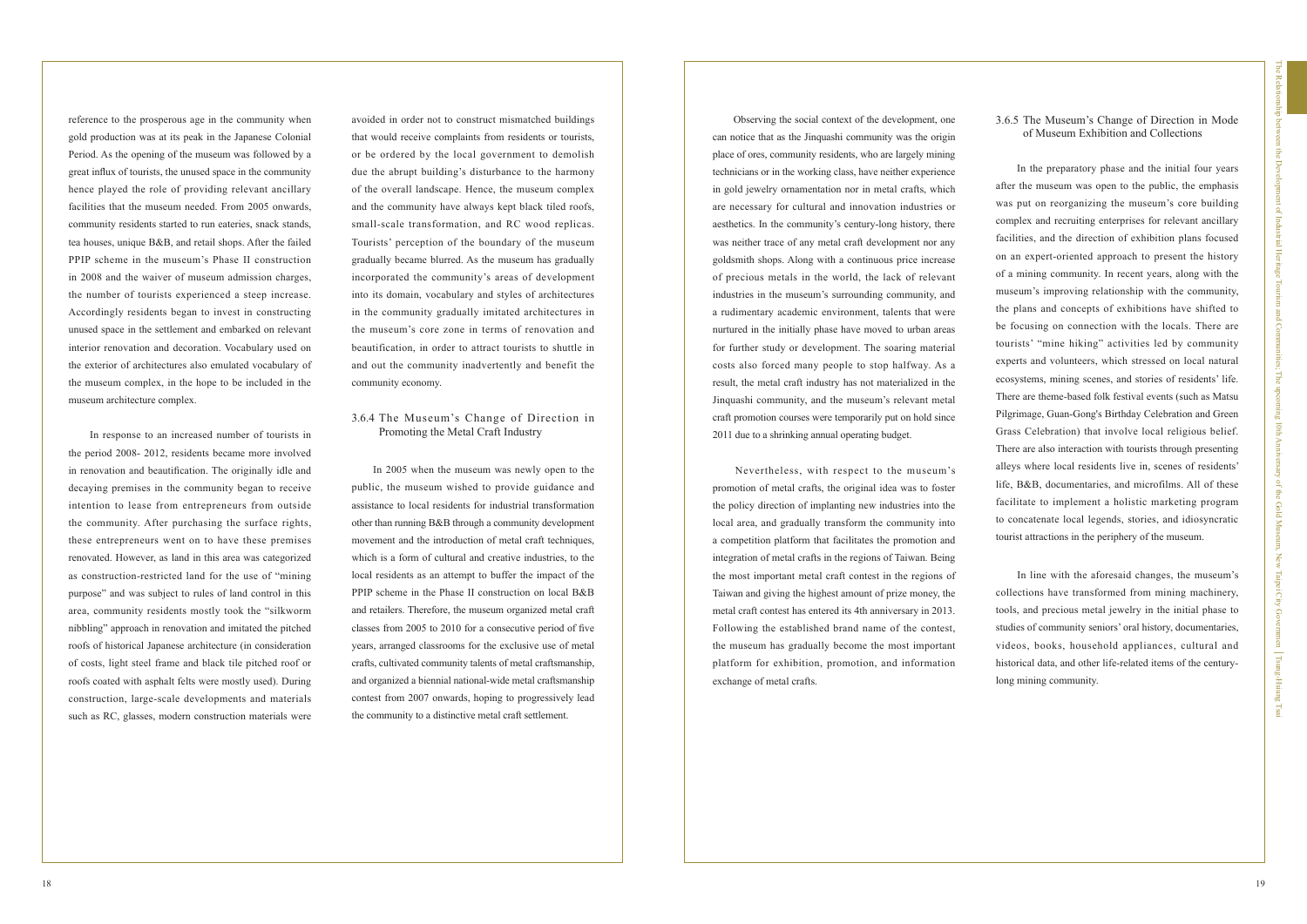### 3.6.6 Museum Visitor Changes and Trends

 Collecting and comparing the annual number of visitors to the museum in the past eight years (as shown in Table 1) revealed that in the first four years after the establishment, the number of museum visitors was dropping year after year. The underlying reasons could be insufficient museum ancillary facilities and negative impacts due to a repeatedly deteriorating relationship with the community. After the unsuccessful BOT project under the PPIP scheme when the museum was in the Phase II construction in 2008, the museum waived admission fees and restored residents' old routes of movement in life, resulting in an increased visitor in number since 2009. From 2009 onwards, the annual increase rate of visitors was 31%, 17%, 13%, 7% respectively until the visitor number reached 12.5 million in 2012, which was the peak since the opening. Observing the serious traffic congestion on holidays, it can be inferred that the slow annual visitor increase could be attributed to uneasy transportation in mountains. Therefore, unless the transportation to the outside world can be improved, increase in visitor number in the future is still restricted by the total traffic load on holidays.

 The study of museum visitors in the past eight years revealed that on average of about 22.5% of visitors expressed their need for accommodation (as shown in Table 2) in their comprehensive museum visit plan. When the local government increased a lot more public buses for shuttle services, and prolonged the service hours of buses in the morning and in the evening in 2011,

such change instead considerably reduced tourists' need for staying overnight. However, tourists who needed accommodation and opted for staying in B&B near the museum showed a trend of stable annual growth. After unsuccessful openings of tenders for the museum's ancillary commercial facilities in 2008, community residents were particularly willing to invest in improving the environment of B& B, resulting in the improved B&B in terms of quality and quantity. Therefore, tourists who chose to stay in B&B near Jinquashi increased from 6.6% to 15% in 2009, and showed a stable annual growth in subsequent years.

#### 3.6.7 The Trend of Museum Development and Local B&B

 The collection of the museum's operating expenses in the first eight years plus the official general estimate of the museum's operating expenses in 2013 and 2014 indicated that a stable operating expense of approximately 73.15 million per annum was required for the initial four years, and a stable operating expense of approximately 110.77 million per annum was required for 2009-2012. However, there was an obvious trend of decline in operating expenses from 2012 onwards (as shown in Figure 1).

 After the failed PPIP scheme in 2008 and the implementation of the waived admission charges policy, the operating incomes in 2009 and 2010 showed a significant drop. However, along with the increased annual number of tourists, money collected from museum activities such as gold panning, tunnel experience, and DIY gold craft making started to show a trend of increase over years from

## 3.6.8 The Trend of the Museum's Operating Expenses and Operating incomes

| Table 1 2005-2012 annual visitor number |         |         |         |         |         |              |          |           |  |
|-----------------------------------------|---------|---------|---------|---------|---------|--------------|----------|-----------|--|
| Year                                    | 2005    | 2006    | 2007    | 2008    | 2009    | 2010<br>2011 |          | 2012      |  |
| Number of Visitors                      | 924.390 | 793.263 | 664.694 | 665,479 | 874.479 | 1.026.248    | .167.203 | 1.252.415 |  |

| <b>Table 2 2005-2012</b> museums visitors' demand for accommodation            |         |       |          |         |      |      |       |       |  |  |
|--------------------------------------------------------------------------------|---------|-------|----------|---------|------|------|-------|-------|--|--|
| Year                                                                           | 2005    | 2006  | 2007     | 2008    | 2009 | 2010 | 2011  | 2012  |  |  |
| Tourists who took<br>a more-than -one-<br>day trip and needed<br>accommodation | 21.5%   | 26.3% | $20.1\%$ | 22.7%   | 24%  | 33%  | 13.3% | 18.7% |  |  |
| Bed and Breakfast<br>(B&B) near Jinguashi                                      | $2.1\%$ | 3.5%  | $3.6\%$  | $6.6\%$ | 15%  | 21%  | 20.1% | 21.5% |  |  |

| [Table3] 2005-2014 Operating incomes and expenses table |       |       |       |       |        |       |        |        |       |       |
|---------------------------------------------------------|-------|-------|-------|-------|--------|-------|--------|--------|-------|-------|
| Year                                                    | 2005  | 2006  | 2007  | 2008  | 2009   | 2010  | 2011   | 2012   | 2013  | 2014  |
| <b>Operating Expense</b>                                | 7.477 | 7.203 | 6.773 | 7.808 | 10.199 | 1.974 | 11.204 | 10.932 | 9.679 | 8,981 |
| Operating Income                                        | 2.682 | 3,803 | 3.756 | 3.347 | 2.958  | 918   | .547   | 1.550  | 1.980 | .886  |
| Income-to-Expense Ratio                                 | 35.8% | 52.7% | 55.4% | 42.8% | 29%    | 7.6%  | 12.9%  | 14.2%  | 20%   | 21%   |

【Figure 2】2005-2014 Operating Income-to-Expense Ratio Line Chart



【Figure 1】2005-2014 Operating income and expenditure line chart (The dotted line is the estimate value)

2011 onwards with an average income-to-expense ratio of 44.6% in the initial four years. After the income-toexpense ratio hit the bottom at 7.6% in 2010, the operating

expenditure has been declining steadily in recent years while the operating income and the tourist number showed a trend of increase over the years (as shown in Figure 2).

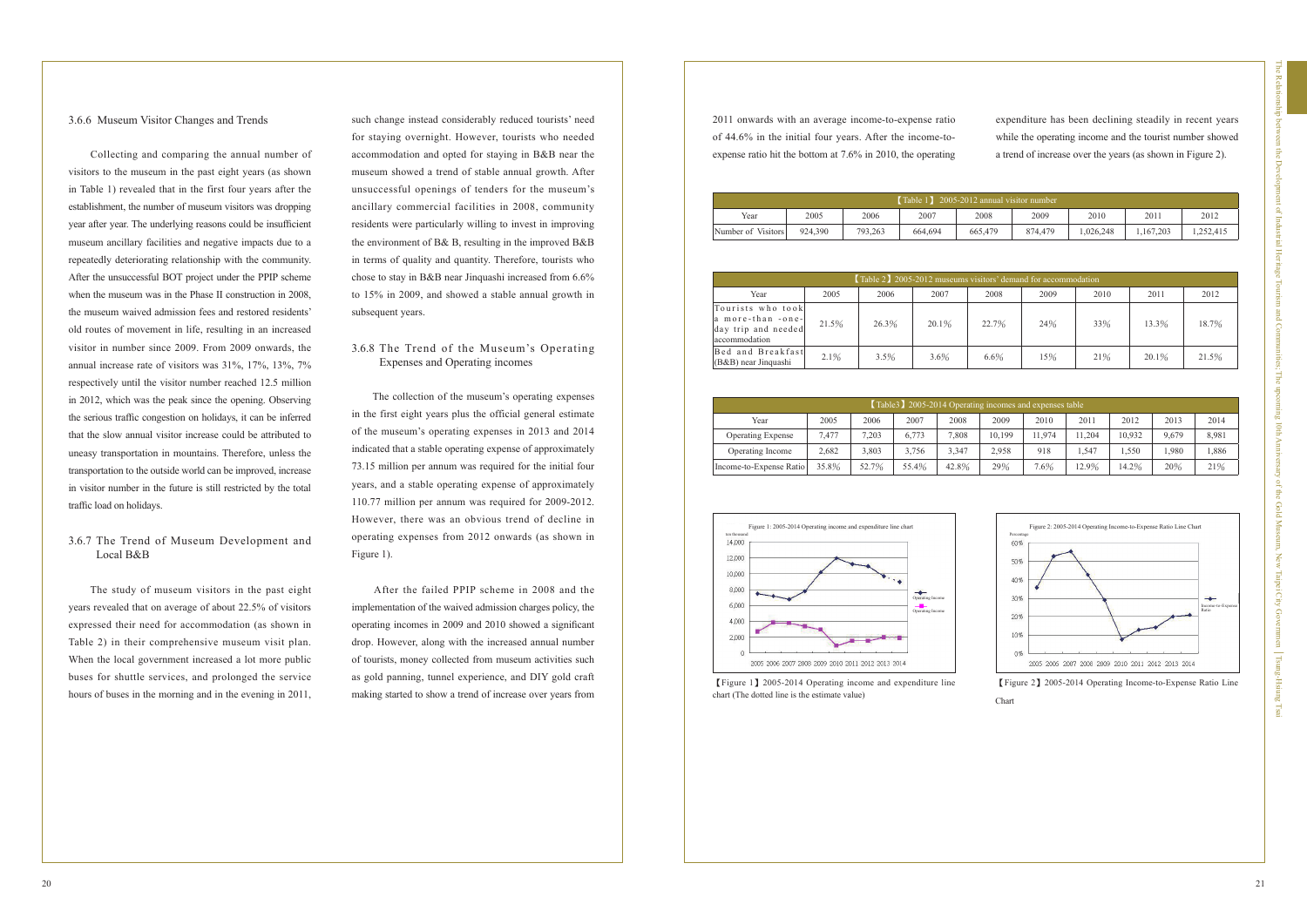In the area of Jinguashi mining ruins, after the production of mineral resources stopped, the village no longer has the economic function. Economic population in the community mostly left for making a living. The majority stayed was the economic minority or noneconomic population, such as the elderly or children. Therefore, the model and implementation of this museum are for economic transformation of the community. With the exposure by marketing of internationally awarded movies, the museum was founded upon the investment of local government.

 In 2005, at the beginning in the operation of the museum, with the increase of tourists, regional economy was enhanced. However, at the time, the planning of transportation was not satisfying. The payment system of the museum influenced the residents' living paths. Residents' lives were negatively affected by wastes and traffic caused by great number of tourists. Besides, at early stage, the museum actively recruited the subsidiary business facilities, including hotels, restaurants and stores, which competed with B&B and retail business operated by the community.

4. Discussion **After the failure of business invitation in 2008**, fees and operational management of the museum was changed. Residents' living routes in core area were restored. B&D, streets and retail stores were promoted by cooperation with the residents. Residents started reconstructing their houses by imitating repair language of museum building group. It combined buildings of core area of the museum and the residents' community. The residents undertake the functions of additional service space of the museum. Thus, their daily routines followed the open hours and closure of the museum. Tourists increase year by year and they stay in B&B around the museum.

 With the residents' long-term efforts, the museum was founded. However, the operation of museum interfered with residents' lives instead of enhancing community economy. Due to the complex, at the early stage of operation of the museum, the interaction with the residents was indifferent. The residents sometimes resisted it.

4.1 In this case "Ecomuseum", local residents play critical roles

> Local residents of this case developed regional mining tourism since they have no choice. It resulted in the concern and investment from the government. In the development, the government and residents experienced the complicated relations of planning, formation, competition, conflict and cooperation. Thus, in this case, nowadays, public and private departments cooperate with each other and provide services for tourists. It is the experience of "Ecomuseum" model.

> From the development to the present, this case mainly consists of two parts:

> Part 1, core building group of museum: it is based on the investment of the government. The group of buildings is the imitation of buildings in the Japanese Occupation Period when the production of gold was at the peak. It includes exhibition, education, promotion and administrative facilities.

## 4.2 Formation of "Ecomuseum" and trend of tourist development

Part 2, area of community development: local residents operate the restaurants, B&B and retail stores by their own funds.

 Regarding the tourists of person time/year of this case, after free entrance and cooperation with residents in 2008, number of tourists significantly increased from 665,000 in 2009 to 1,252,000 in 2012. In addition, operational expenditure of government reached the peak in 2010 and it was reducing year by year. It shows that core building group of museum operated by the government is stable. In addition, tourists who stayed in local B&B increased year by year. The increase of B&B in the community enhanced community economy. According to the phenomenon, the area of community development is expanding (see Figure 3)

reduced from 924,000 in 2005 (when the museum was first opened)~2008 to 665,000 person-time in 2008. After the failure to introduce external capital, idle space in the community with small-scale of capital was revived. Residents returned to the town and restored living space of community residents. They gradually undertook the surrounding business facilities of museum and solved the problem of the lack of subsidiary facilities. Thus, in 2009~2012, tourists steadily increased year by year.



【Figure 3】 Line chart of person-time of visitors in 2005~2012

 According to this case, after the government invested in early facilities of core area of the museum, community economy turned to cultural tourism with the development of mining industry. If the museum can create friendly community environment and directions of exhibitions, by community construction from bottom to top, the community can develop mutually beneficial community economy and spatial development with core area of the museum; in addition, operational expenditure of museum reached the peak in 2012 and it was reducing year by year. It shows that core building group of museum operated by the government is stable. In addition, tourists who stayed in local B&B increased year by year. The increase of B&B in the community enhanced community economy. According to the phenomenon, area of community development is expanding.

 From the perspective of operation in practice, museum is a persistent investment and it requires great amount of funds (Y.T. Chang, 2003) . Museums must have stable funds. Thus, traditional museums tended to have the role of centralization of authority. Cultural activities out of systems of central culture and education

## 4.3 Organization & financial sources and power and identification of management institution

 The case was planned by the French term Ecomuseum. The planning of operation was based on the theory of the British scholar Conybeare (Conybeare, 1996) . It tried to include private investment and introduce external capital for sustainable development. However, in this case, due to the failure of business invitation and lack of subsidiary business facilities, the number of visitors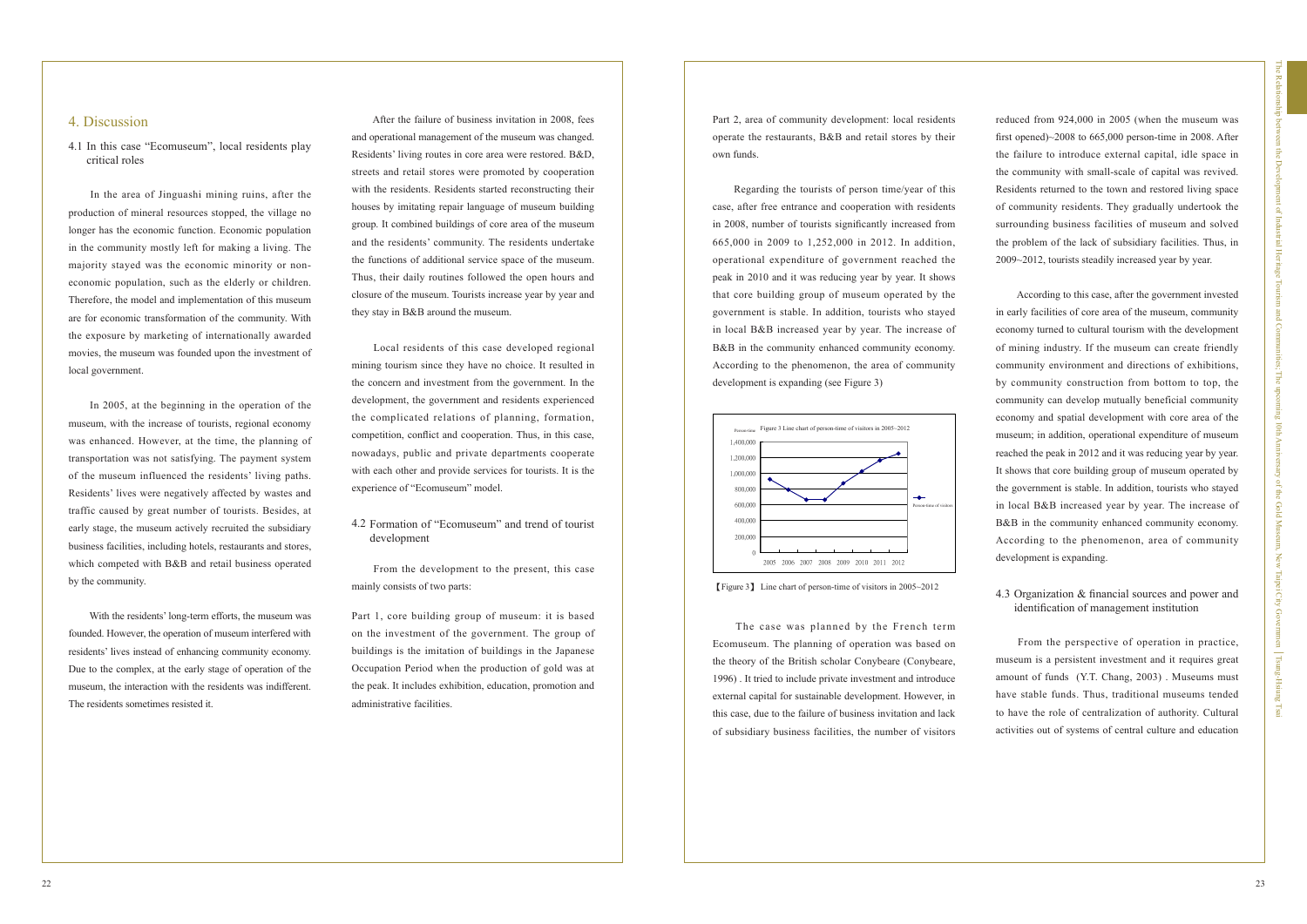usually lack the resources. In order to fight for the leading role of Ecomuseum, private departments must have independent funds and operation. In Ecomuseum of France (The Museum of Man and Industry, Le Creusot-Montceau-les-Mines), the management organization changes from traditional pyramid to flat form. It significantly uses community and external professional manpower and actively encourages local residents' participation. Thus, experts tended to have disputes with the residents. It also lacked the academic precision.

 However, with the formation of this museum and trend of tourist development, after including the scope of residents' living community, tourists traveled in core area of public museum and private community. Thus, the museum voluntarily installed the signs in large area, drew the map and included the cleaning of public streets of community in the management. Tourists travelled on the streets of the community. Because of the privacy, some living space on the first floor was changed into shops or space for exhibitions. Business of B&B and restaurants

 In this case, in early stage of planning, it was based on the concept of Ecomuseum. Due to the limitation of sources of funding, operation of core area in the museum was traditional, management organization from top to bottom. Many exhibitions and policies were based on manager model. The museum was subordinate to department of cultural affairs of local government (financial resource) which governed other museums, such as New Taipei City Yingge Ceramics Museum, Shihsanhang Museum of Archaeology andTamsui Historical Museum, that were based on traditional operation. Thus, this case was upon performance evaluation of the authority and museum research operated by governmental department. There was no other standard and term. This case could not adopt flat managerial organization according to experience in France.

was expanded. Residents were in charge of the decoration. The repair language, such as appearance of the buildings, was based on the imitation of buildings in core area of the museum.

 The above retail stores, exhibitions and decoration upon the reconstruction of community buildings show the living style of regional literature and history workers, artists and community life as well as local legends.

 Thus, the area of this museum involves expert domination "from top to bottom" in core area and presents the life scenes and memory of local community "from bottom to top". As to history of this case, the mining industry for hundred years stopped and the area was deserted. New movies then increased the business opportunities of nostalgic mining tourism. It resulted in residents' community construction for survival and transformation of community economy. As to the planning of the museum, after the failure of business invitation, two systems (museum of core area and residents in community development area) were combined and they tried to depict the whole story.

 In addition, as to the repair of buildings, it adopted the community planning and formative language in the Japanese Occupation Period when the production of gold was at the peak. The appearance was old-fashioned. Thus, the residents presented new regional culture by modern building materials. This case is different from traditional museums which collected "object-oriented" relics. This museum presents the transformation from local mining ruins to regional cultural tourism. Planning of exhibitions of the museum not only is based on the history of the mining industry for hundred years, but also shows the present and future interaction between tourists and residents.

 The term "Ecomuseum" is defined and manipulated differently in different countries of the world. However, according to experience of this study, there is no "ideal model" of operation. Regarding "Ecomuseum" of this case, the following key factors effectively maintain the sustainable development:

 The neighborhood of Jinguashi has been the most important mining area in Taiwan. With the declination of mining industry and for the survival of private community, the government invested in and planned the construction of "Gold Museum". The neighborhood is transformed from simple mining economy to mining cultural tourism with co-existence of the museum and community nowadays. However, with the rise of prices of commodities and precious metals for the past 25 years and progress of international mining technique, in recent years, professional teams in Australia and Germany and Central Geological Survey in Taiwan actively evaluate the possibility to re-extract the precious metal in this area. Interaction between "Ecomuseum" of this case and community is the realization of self-definition and redefinition of local culture. With the unique characteristic, it becomes the world-class tourist spot currently.

- (1) Planning is based on common consensus of transformation of community economy since there is no other choices.
- (2) Investment of government and planning assisted by experts.
- (3) Close combination and cooperation between museum operation and local residents' community economy.

# 5. Conclusion